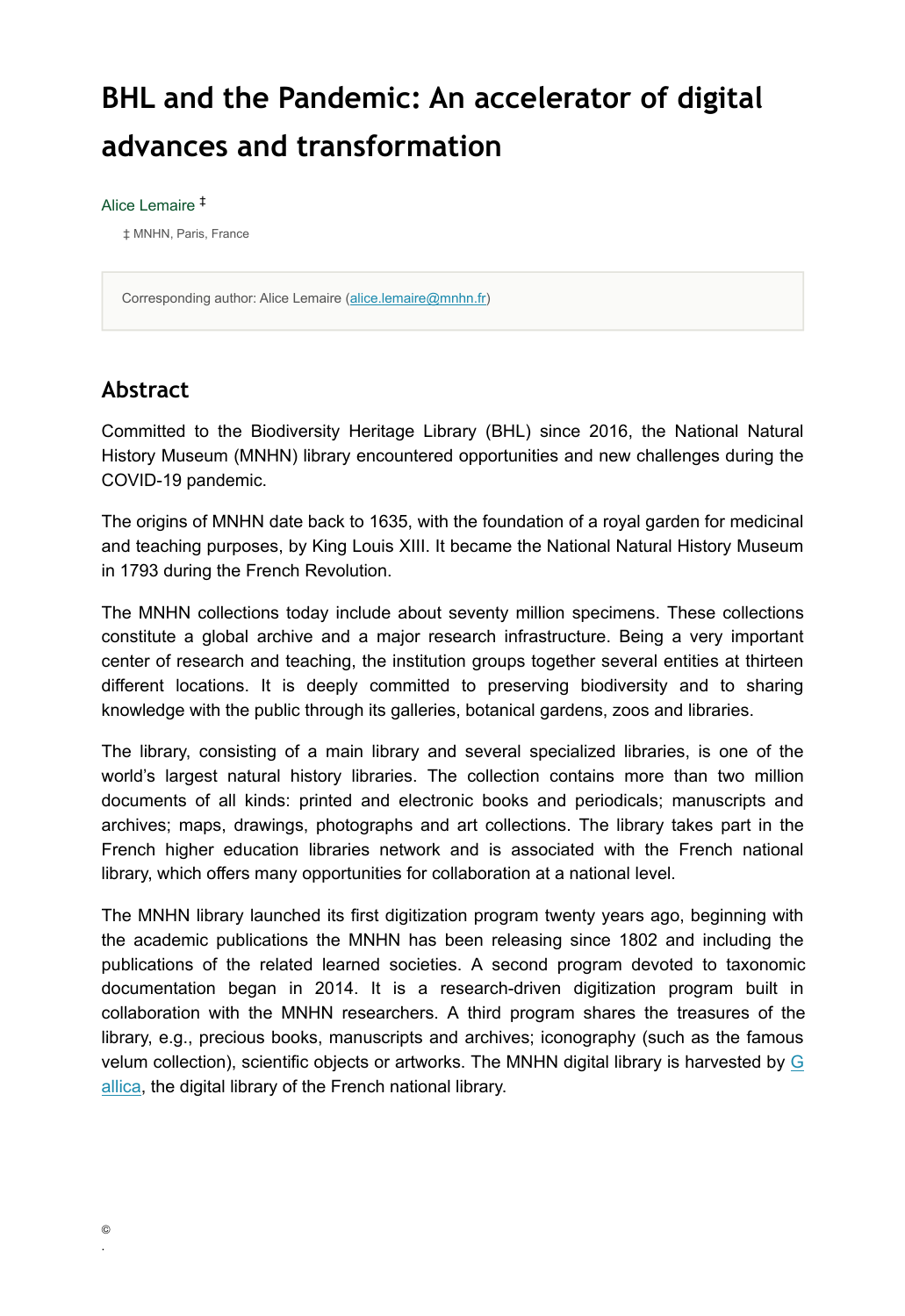After participating in the BHL-Europe project from 2009 to 2012, the MNHN library became a BHL Member in 2016 and started uploading content in September 2017. The [complete](https://www.biodiversitylibrary.org/browse/contributor/MNHN#/titles) [collection of MNHN academic publications from 1802 to 2000](https://www.biodiversitylibrary.org/browse/contributor/MNHN#/titles) is now available on BHL. The publications of the learned societies related to the MNHN are to be the library's next contribution.

During the first lockdown, from March to May 2020, librarians in charge of content uploading to BHL were able to pursue this task full-time, which increased the production. The last BHL-Europe files were loaded during this period of time. More than 100,000 pages were added in 2020. As the production increased, so did the museum's outreach in 2020, by more than 70%, both in number of visitors and in number of pages viewed. It seems that the MNHN library is now better identified as the French access point to BHL, both by learned societies and by researchers who ask for information or for help.

But beyond an increased production and a better outreach, the pandemic also provided new tasks for remote workers. The first lockdown was a very difficult time, especially for people who had no remote work and felt deprived of their professional identity. So progressively new tasks were established for people for whom no remote tasks were yet defined. Among these new activities, a workflow for the creation of article-level metadata was set up with the help of [Roderic Page](https://orcid.org/0000-0002-7101-9767) (University of Glasgow, Scotland). Thanks to this work, users can easily search and browse individual articles within several MNHN publications, such as *[Adansonia](https://www.biodiversitylibrary.org/item/252209#page/1/mode/1up)*.

The pandemic turned out to be an accelerator of digital awareness and transformation, not only at the management level, but more widely for the whole library staff as well. By providing new remote tasks, BHL reduced inequalities within the library team and offered new opportunities. This greater involvement also strengthened the sense of belonging to BHL, which is definitely not only a resource but also a community, helping us get through this difficult period.

Our goal now is to continue to perpetuate these projects. The MNHN library also intends to capitalize on all this work in its own digital library, by assigning digital object identifiers (DOI). This work on articles is indeed a driver for the evolution of the information systems. The Museum is currently redesigning its whole IT infrastructure for collections, helping the library be part of a larger movement. The objectives of this new system are to better connect library collections and naturalist collections and to face the challenge of interoperability in the European and international ecosystem in which the MNHN and BHL participates.

### **Keywords**

remote activities, article-level metadata, equity